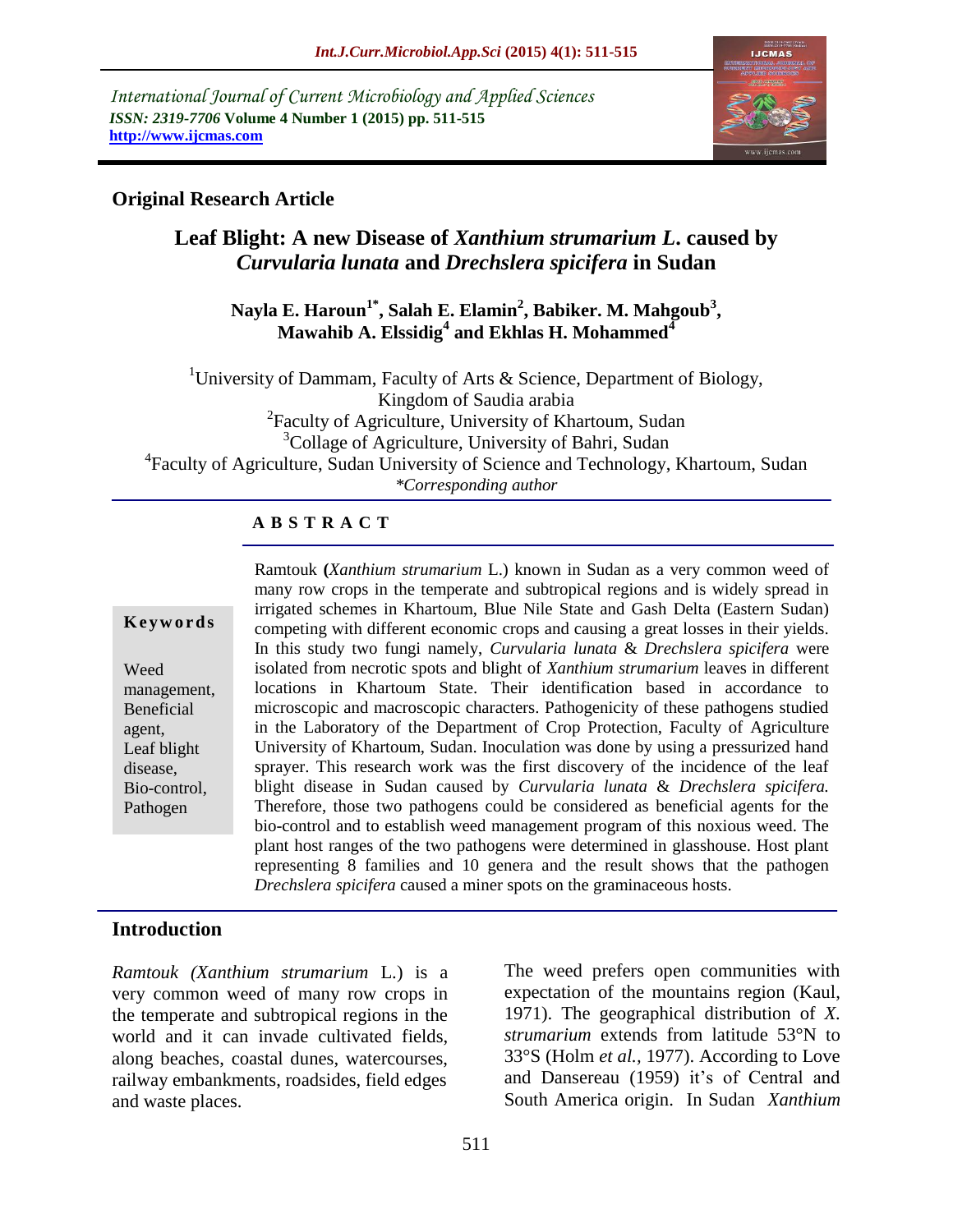*strumarium* L. was reported by Braun *et al.*  (1991) for the first time, with the Arabic name Kharag El Bahar and they emphasized the dispersal of this weed in Khartoum and Blue Nile provinces, While Andrews (1956) reported the presence of this weed in Gash Delta Eastern of Sudan and also the weed was reported by Braun *et al.* (1991) as widely spread in Nile Banks, Rahad and rarely in the Gezira Scheme. Currently this weed is locally known as Ramtouk (i.e. take me with you) given by the Hadandawa Tribe in the Sudan (Morgan, 1991). *X. strumarium* is a broad-leaved plant and it belongs to the family Asteraceae and due to its morphological characters, it serves as a reservoir and alternative host for a number of pathogens attacking a wide range of cultivated crops.

# **Materials and Methods**

**Survey:** Surveys were made in Khartoum State at month intervals starting in January 2009 and extending through February 2011. Samples were collected from different locations selected to represent major infestation regions.

**Sampling:** Various foliar symptoms were observed on *Xanthium strumarium* and the plants were sampled according to:

- 1. Dead plants: Some of these plants were infested with *Cuscuta spp.*(Figure 1)
- 2. Discrete brown oval lesions.
- 3. Small scattered brown spots on the leaf, later these spots increase in size and coalesce covering larger leaf area with dark brown margin and yellow halo.
- 4. During these surveys all the plants infected with powdery mildew,

caused by *Sphaerotheca fuligina* (Gamiel *et al.,* 2002). Either whole plants or excised leaves were collected, specimens were air dried and kept in herbarium for further investigations.

# **Identification of Fungi**

#### **Pathogens isolated were**

1- *Curvularia lunata* from the leaves of the weed (*Xanthium strumarium* L*.*) with brown spots and yellow halo (Figure 2).

2-*Drechselera spicifera* isolated from the leaves with deep brown color (Figure 3).

## **Pathogenicity test**

*Xanthium strumarium* L. seeds were surface sterilized and sown in pots containing sterilized soil. They were allowed to grow for 4 weeks. Prior to inoculation, the plants were predisposed to 95 percent humidity for 24 hour. Thereafter, they were inoculated with spore suspension diluted to approximately  $6.0 \times 10^5$  spores/ml. The spore suspensions were sprayed using a pressurized sprayer. After inoculation the plants were exposed in the same conditions for 24 hours. Suitable control plants were maintained by spraying of sterile distilled water. Symptoms appeared after five days, the organism was re-isolated from these artificially infected leaves and the culture obtained was compared with original culture for confirmation. The host ranges of the selected pathogen (*Curvularia lunata* and *Drechslera spicifera* were determined in glasshouse by using plants representing 8 families and 10 genera grown in clay pots containing silt (Table 1) three plants were allowed per pot. All plants were inoculated 3 to 5 weeks after germination. The plants were collected in vegetative stage and each plant has leaves from a few weeks old to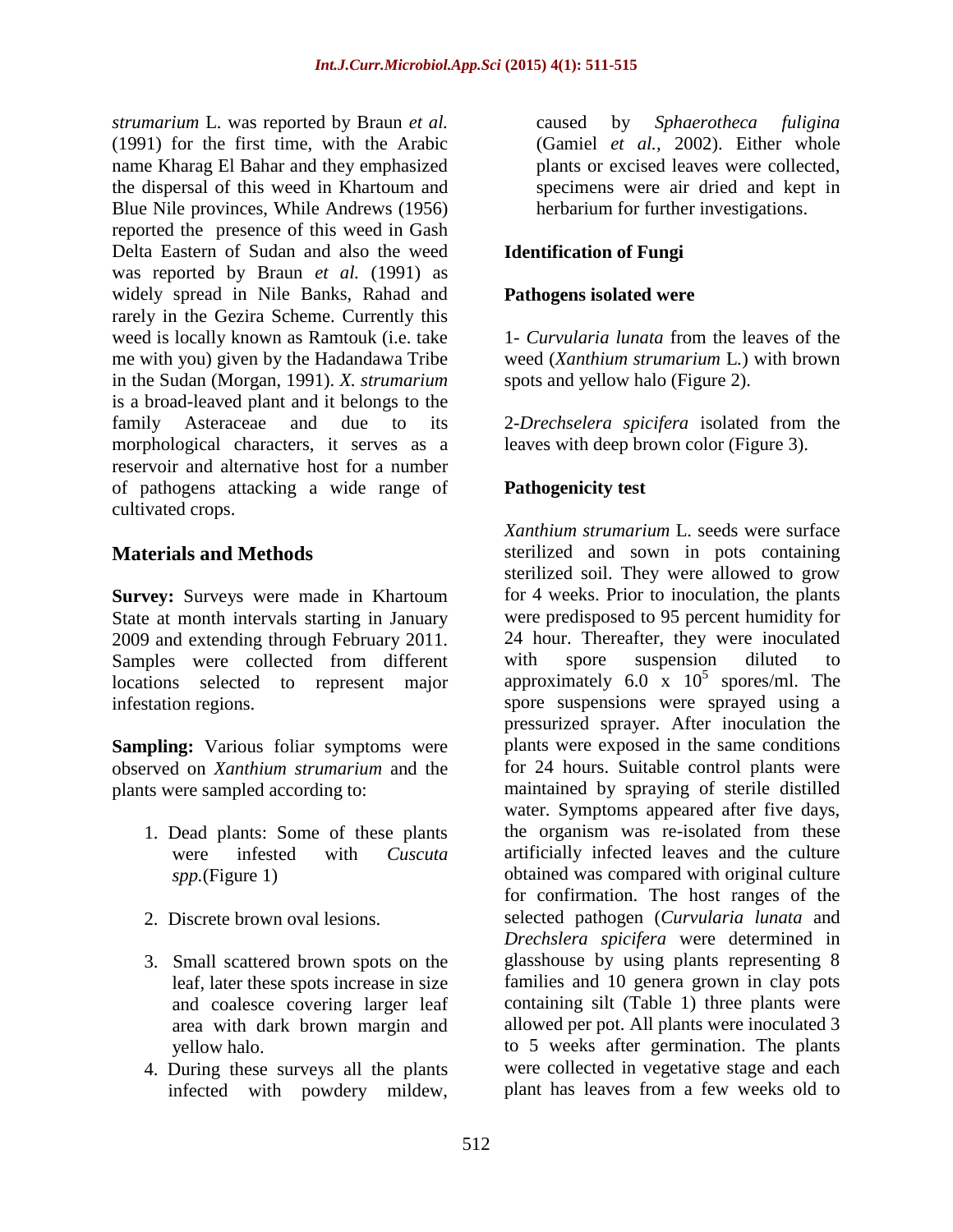months. Three plants were tested and four leaves of each plant were inoculated by placing two 5 mm diameter agar discs. The plants were then covered with plastic bags for 48 hours. The plastic covers were then removed and the plants were incubated in glasshouse for two weeks.

### **Result and Discussion**

*Xanthium strumarium* L*.* is wind-pollinated, self-compatible and self-pollinated as reported by Love and Dansereau (1959). Such characteristics subject the weed plant to airborne pathogens such as *Curvularia lunata*& *Drechslera spp*. The data on survey revealed that, *Curvularia lunata* leaf symptoms and *Drechslera spicifera* symptoms incidence varied from locality to another. This is the first record of leaf blight caused by *C. lunata* and *D. spicifera* in

Sudan. Prior to 2007, the only major disease reported on this plant in Sudan was powdery mildew, caused by *Sphaerotheca fuliginae* (Gamiel *et al.,* 2002). This study provides the first detailed investigation on the possible use of fungi for the control of *Xanthium strumarium*. In Sudan, Gamiel *et al.* (2002) reported serious leaf necrosis caused by *Spherotheca fuliginea* in Rahad scheme and along Rahad River. Some pathogens were tested to be used as bio control agents of *X. strumarium.* Abbas *et al.* (1995) tested *Alternaria helianthi* to determine the optimum temperature for efficient production of inoculums as he considered this to be important for the development of *A. helianthi* as a mycoherbicide. Host range study was carried out to see the susceptibility of some plants due to the infection by the two pathogens as shown in (Table 1).

**Table.1** Susceptibility of various plants to test pathogens associated with *Xanthium strumarium*

| Family and scientific names of test plant | <b>Pathogens</b>  |              |
|-------------------------------------------|-------------------|--------------|
| <b>Graminae</b>                           | Curvularia lunata | D. spicifera |
| Sorghum vulgaris (Sorghum)                |                   | $^+$         |
| <i>Triticum vulgaris</i> (Wheat)          |                   |              |
| Pennisetum typhoides (Millet)             |                   |              |
| <b>Cyperaceae</b>                         |                   |              |
| Cyperus rotundus                          | $^{+}$            |              |
| Cucurbitaceae                             |                   |              |
| Citrullus tanatus (water melon)           |                   |              |
| Compositae                                |                   |              |
| Helianthus annus (Sunflower)              |                   |              |
| Anacardiaceae                             |                   |              |
| <i>Mangifera indica L. (Mango)</i>        |                   |              |
| Amarylidaceae                             |                   |              |
| Allium cepa L. (Onion)                    |                   |              |
| Legumninacae                              |                   |              |
| Arachis hypogea L. (Groundnut)            |                   |              |
| Pedaliaceae                               |                   |              |
| Sesame indicum                            |                   |              |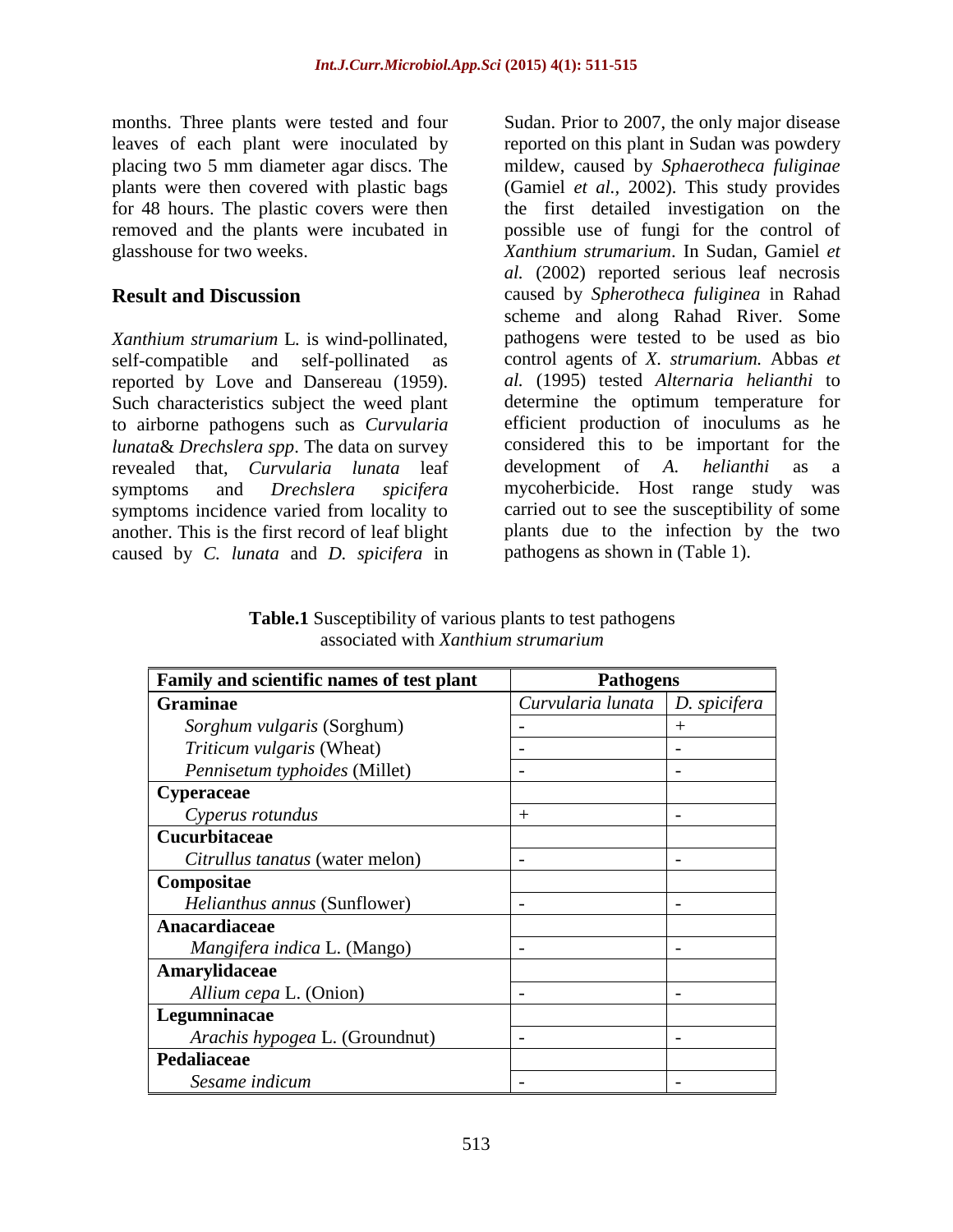#### *Int.J.Curr.Microbiol.App.Sci* **(2015) 4(1): xx-xx**



**Figure.1** *Xanthium strumarium L.*: Plant infected with *Cuscuta spp.*

**Initial infection** Final infection

**Figure.2** *Xanthium strumarium L*.: Symptoms of *Curvularia launata* & their spores



**Figure.3** *Xanthium strumarium L*.: Symptoms of *Drechslera spicifera* &their spores